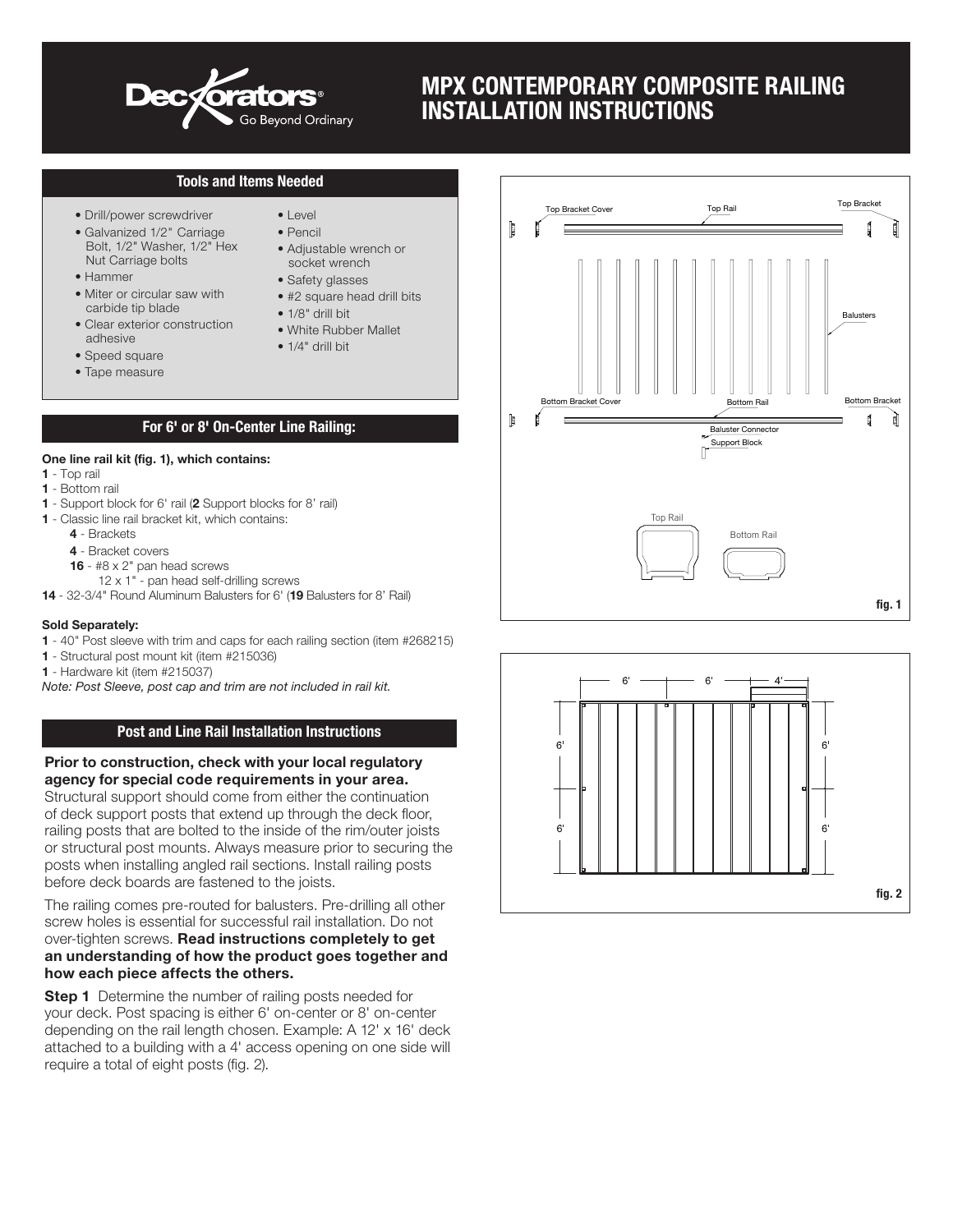**Step 2** Install railing posts prior to installing deck boards. 4 x 4 Cedar or pressure treated pine railing posts or structural post mounts (item #215036, sold separately) provide the strength for the railing. Note: structural post mounts should be used for installation on concrete. The length of each post is determined by the total of the joist width (typically 7-1/4*"*) + decking thickness (1*"*) + railing height (36*"*) + spacing for post cap (2*"*) = 46-1/4*"*. Important: Do not notch the 4x4 railing posts. Notching will reduce the strength of the post and could result in railing collapse or failure (fig. 3).

**Step 3** Position, plumb with a level, and clamp the railing post on the interior face of the joist. Plumb again. The 4x4 railing post should be bolted to the inside of the joist using two 1/2*"* galvanized carriage bolts, washers and nuts. Corner posts use a third carriage bolt, washers and nuts inserted through the adjacent joist (fig. 3).

**Step 4** Install decking; notch deck boards to fit around the 4x4 railing posts. Allow 1/4*"* space between the deck boards and any permanent structure or post. Additional blocking may be necessary on the 4x4 for fastening deck boards.

**Step 5** Trim 4x4 post sleeves to length. Post sleeves should be a minimum of 2*"* longer than the railing height (fig. 3). Example: For a 36*"* high railing, trim post sleeve to a minimum of 38*"*, can be left longer if desired.

**Step 6** Measure the distance between installed post sleeves to determine the length of the top and bottom rails. Place the bottom rail in position next to the posts using 3" temporary supports and adjust so the distance between the first baluster hole and post is greater than 2*"* and equal on both ends (refer to fig. 4). Mark the rail. Cut the bottom rail. Cut the top rail to the same spacing and length.

**Step 7** For the 6' rail find the center of the underside of the bottom rail and attach the baluster connector included with the support block using the screw provided. (For the 8' rail divide the length of the rail in three to get the location of the support blocks. Then attach the baluster connectors included with the support blocks using the screws provided.) Check building code requirements for the maximum spacing between deck surface and bottom of rail (sweep). This rail is designed for a 3" sweep see (fig. 4). If necessary, trim the support block to the determined height (fig.5). Drill two 1/4" drain holes through the bottom of the rail to prevent trapping water. Center drain holes between two baluster locations as baluster can block the pathway and stop water from properly draining.

**Step 8** Separate the bracket covers from the brackets (fig.6).

Step 9 Place the line rail bracket covers and line brackets on the ends of the bottom rail and prop the bottom rail between the posts using blocks cut to size. Check the rail for level. Using the line bracket as a guide, mark the screw positions on the post sleeve and rail on both ends. Pre-drill 1/8*"* pilot holes through the post sleeve and rail. Attach the line bracket to the post sleeve using the #8-15 x 2*"* - #2 square drive pan head screws and then attach line bracket to rail using #10 x ¾*"* - #2 square drive pan head self-drilling screws (fig.7)

**Step 10** Place balusters into each routed hole in the bottom rail. Make sure balusters are fully seated in rail.

**Step 11** Place the line rail bracket covers and line brackets on the ends of the top rail. Position the top rail by placing the balusters inside the routed holes, while working from one end to the other. Check the rail for level. Using the line bracket as a guide, mark the screw positions on the post sleeve and rail on both ends. Pre-drill 1/8*"* pilot holes through the post sleeve and rail. Attach the line bracket to the post sleeve using the #8 x 2*"* - #2 square drive pan head screws and then attach line bracket to rail using #10 x ¾*"* - #2 square drive pan head self-drilling screws (fig. 7)*.*

Step 12 Slide the rail bracket covers over the rail brackets and snap into place.

**Step 13** Apply a thin line of clear exterior silicone adhesive to the inside rim of a post cap and place firmly on the post. Repeat for each post.

**Step 14** Snap the two base trim pieces together into place around the base of the post sleeve. Note: for a more secure connection to the post sleeve, apply a thin layer of clear exterior adhesive to the inside of the post trim where the trim will make contact to the post sleeve prior to installation.



fig. 7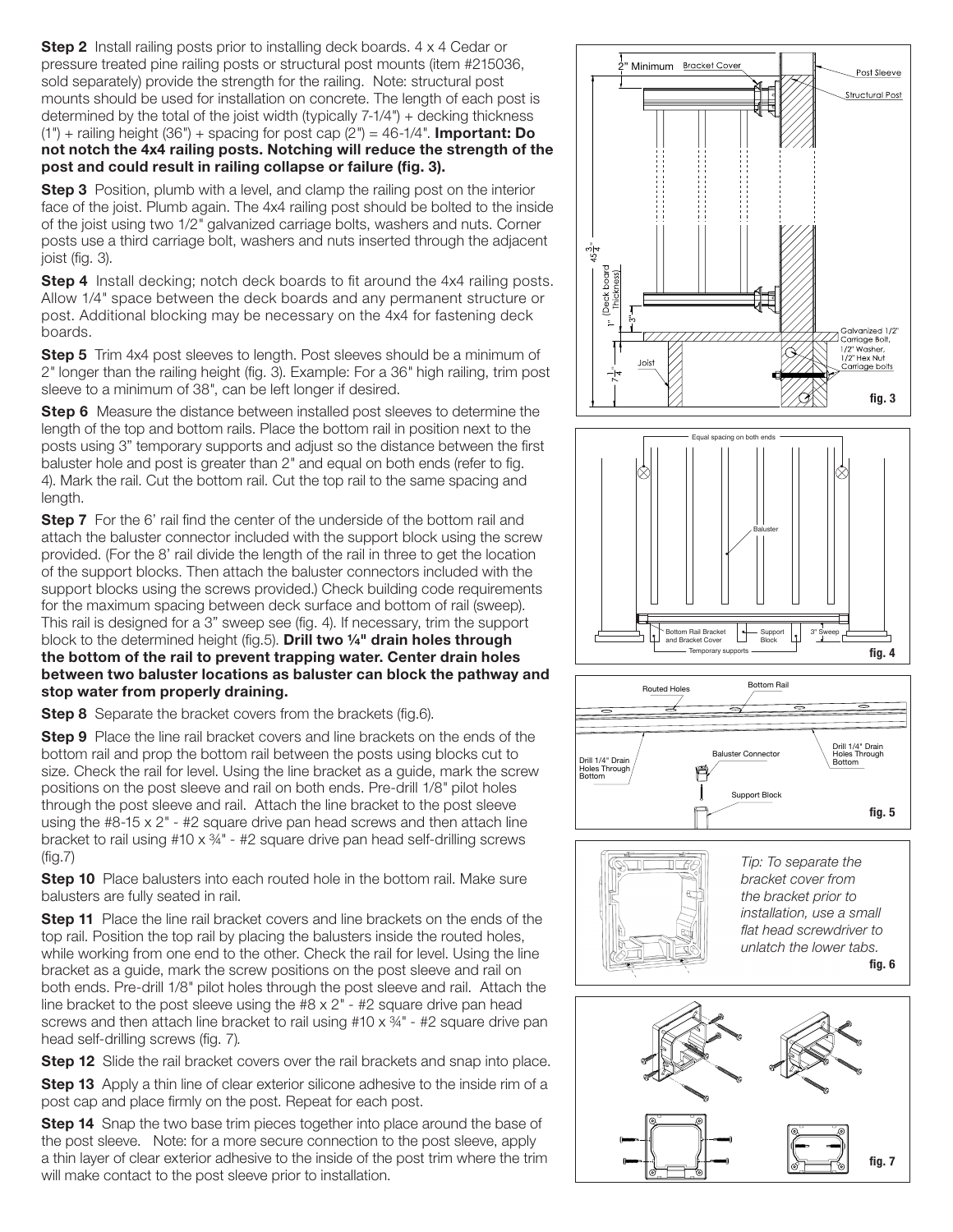## For 6' On-Center Classic Style Stair Railing:

## One stair rail kit (fig. 1a), which contains:

- 1 Top rail
- 1 Bottom rail
- 1 Support block
- 1 Classic stair rail bracket kit, which contains:
	- 4 Brackets
	- 4 Bracket covers
	- **16**  $#8 \times 2"$  pan head screws
	- 8 x 1" pan head self-drilling screws
- 12 32-3/4" Square Composite Balusters for 6'

## Sold Separately:

- 1 48*"* Post sleeve with trim for each railing section (item #268216)
- 1 Post cap for each post sleeve (item #245522)
- 1 48" Post sleeve with trim to end the railing run (item #268216)

*Note: Post sleeve, post cap and trim are not included in rail kit.*

## Stair Railing Installation Instructions

*Note: Stair angle should be 35 degrees for brackets in kit to fit properly.*

**Step 1** Determine the number of stair railing posts needed for your deck. Post spacing is 6' on-center.

Step 2 Install wooden stair posts prior to installing stair treads. Cedar or pressure-treated pine 4x4 railing posts provides the structural strength for the stair railing. Position, plumb with a level, and clamp 5-ft. Wooden posts on the interior face of the stringer. Plumb again. The 4x4 stair railing post should be bolted to the inside of the stringer using two 1/2*"*x6*"* galvanized carriage bolts, washers and nuts. Corner posts use a third carriage bolt, washers and nuts inserted through the adjacent joist. Ground level posts should be set in concrete as shown (fig. 8). Deckorators structural post mount kits (item #215036, sold separately) can also be used to secure the post to the top of concrete.

## Important: Do not notch the 4x4 railing posts. Notching will reduce the strength of the post and could result in railing collapse or failure (fig. 3).

**Step 3** Install treads; notch treads to fit around the 4x4 stair railing posts. Allow 1/4*"* space between the treads and any permanent structure or post. Additional blocking may be necessary on the 4x4 for fastening treads.

**Step 4** Slide a post sleeve over each 4x4 railing post or post mount. Post sleeve should slide easily over the post. DO NOT FORCE post sleeve onto post. Twisted or crooked 4x4s should be replaced. Slide a post base trim over each post sleeve for a finished look.

**Step 5** Measure the distance between installed post sleeves to determine the length of the top and bottom rails. Ensure baluster holes are oriented in the right direction. Then place the bottom rail on the stair treads next to the posts and adjust so the distance between the first baluster hole and post is greater than 2-3/4*"* minimum and equal on both ends (fig. 8). Mark the rail to show the desired length and cut angle. Cut the bottom rail. Transfer the cut lines from the bottom rail to the top rail, then cut both rails. (fig. 9). Drill one 1/4" drain hole through the bottom of the rail to prevent trapping water. Position the hole toward the lower end of the rail, roughly 2.5" from rail end to avoid the lower bracket.

Step 6 Place the proper rail bracket covers and stair brackets on the ends of the bottom rail. Pay particular attention to the brackets being used as they differ based on top/bottom rail and up/down angle. Determine the position of the support block and attach to the bottom rail. Prop the bottom rail between the posts on the stair treads (fig. 9). You may need to place equal shims between two stair tread noses to elevate the bottom rail. Check for requirements in your area. Typically, a 6*"* sphere may not be allowed to pass through the triangle formed by the bottom rail, tread and riser (fig. 8). Center the stair bracket on the post. Using the stair bracket as a guide, mark the screw positions on the post